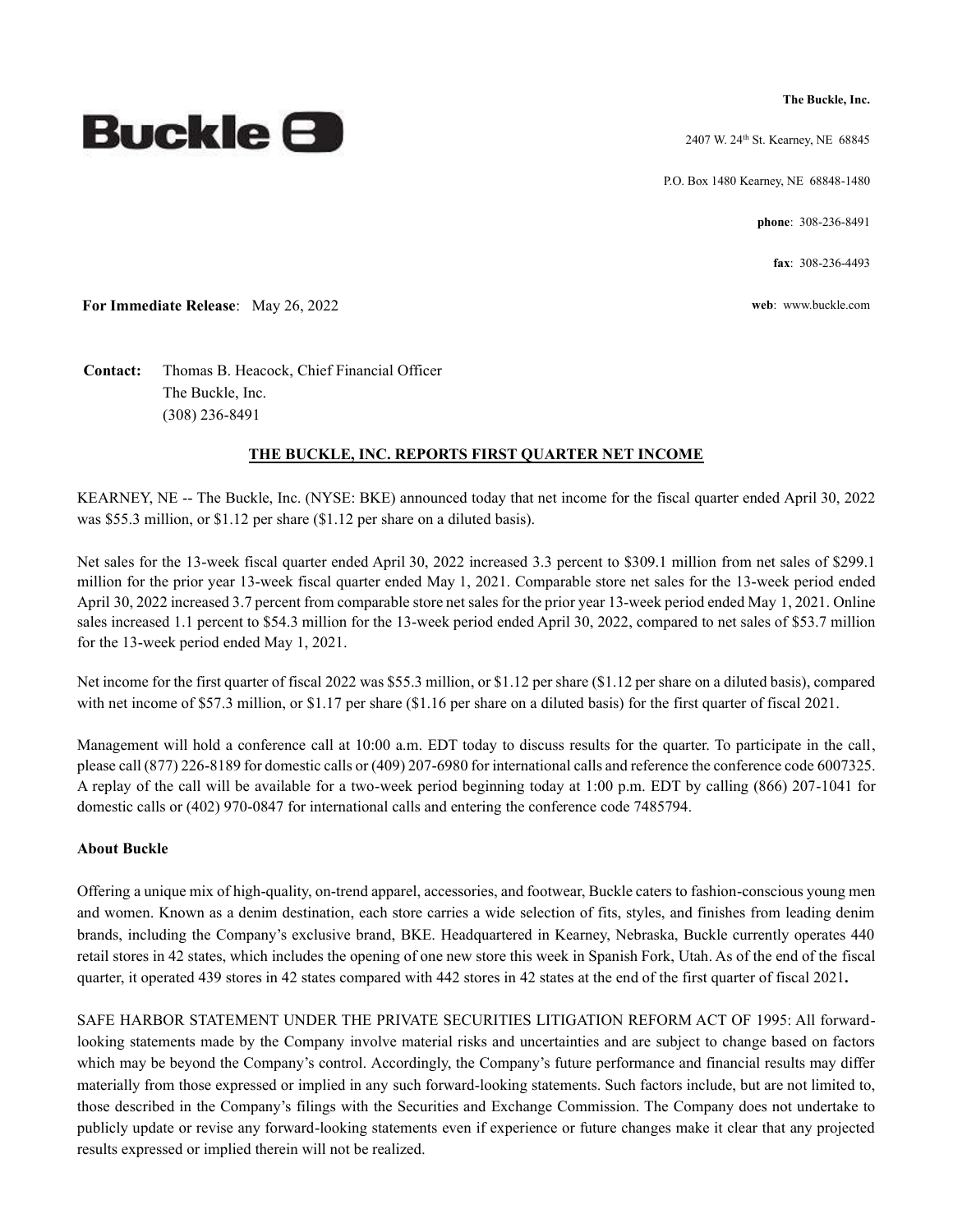*Note: News releases and other information on The Buckle, Inc. can be accessed at www.buckle.com on the Internet.* Financial Tables to Follow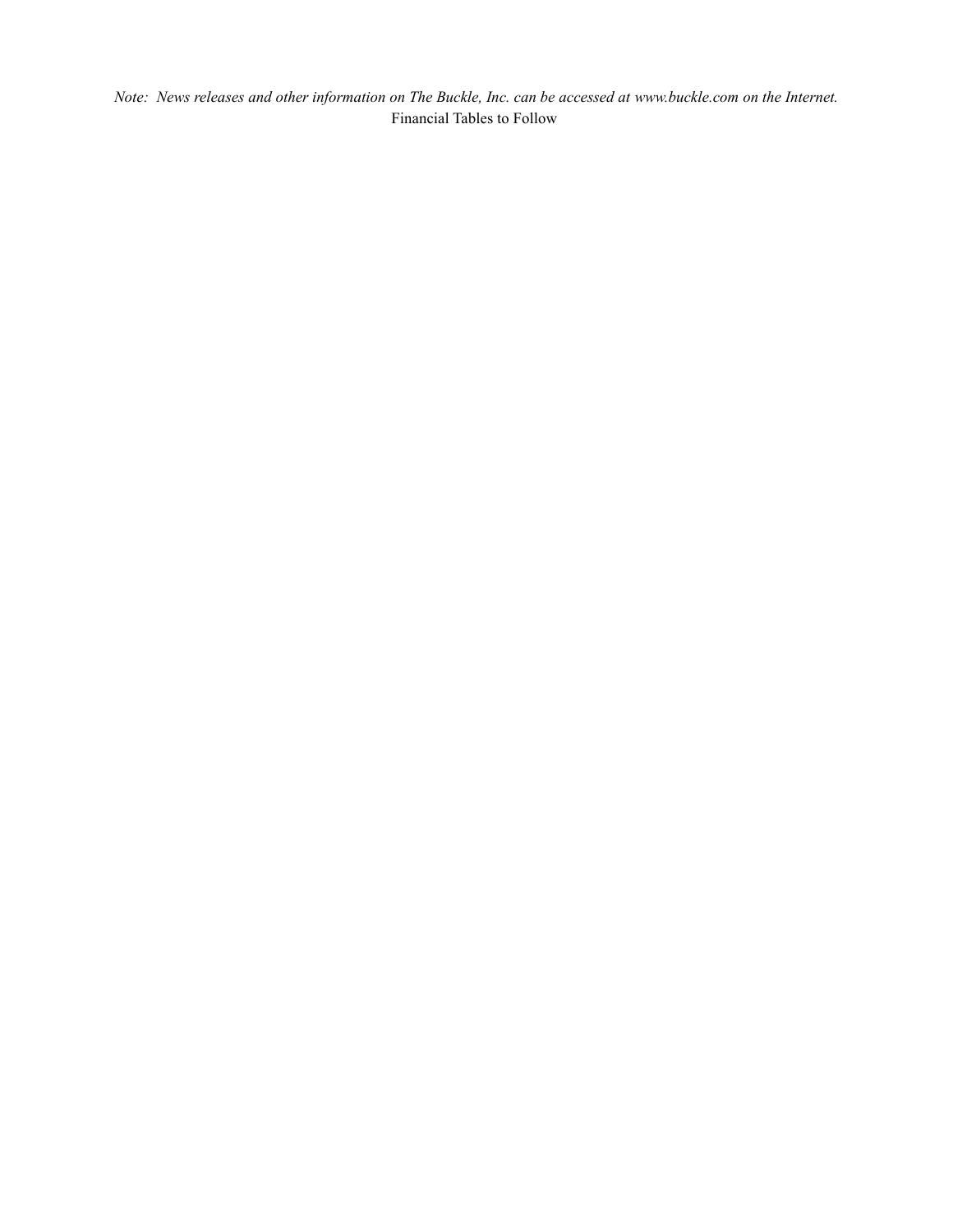# **THE BUCKLE, INC.**

## **CONSOLIDATED STATEMENTS OF INCOME**

**(Amounts in Thousands Except Per Share Amounts)**

**(Unaudited)**

|                                                                     | <b>Thirteen Weeks Ended</b> |                 |                           |         |  |
|---------------------------------------------------------------------|-----------------------------|-----------------|---------------------------|---------|--|
|                                                                     | April 30,<br>2022           |                 | May 1,<br>2021            |         |  |
| SALES, Net of returns and allowances                                | $\mathsf{\$}$               | 309,064 \$      |                           | 299,125 |  |
|                                                                     |                             |                 |                           |         |  |
| COST OF SALES (Including buying, distribution, and occupancy costs) |                             | 156,904         |                           | 151,572 |  |
| Gross profit                                                        |                             | 152,160         |                           | 147,553 |  |
| <b>OPERATING EXPENSES:</b>                                          |                             |                 |                           |         |  |
| Selling                                                             |                             | 67,246          |                           | 60,000  |  |
| General and administrative                                          |                             | 11,855          |                           | 11,751  |  |
|                                                                     |                             | 79,101          |                           | 71,751  |  |
| <b>INCOME FROM OPERATIONS</b>                                       |                             | 73,059          |                           | 75,802  |  |
| OTHER INCOME, Net                                                   |                             | 125             |                           | 51      |  |
| <b>INCOME BEFORE INCOME TAXES</b>                                   |                             | 73,184          |                           | 75,853  |  |
| <b>INCOME TAX EXPENSE</b>                                           |                             | 17,930          |                           | 18,584  |  |
| <b>NET INCOME</b>                                                   | \$                          | 55,254 \$       |                           | 57,269  |  |
|                                                                     |                             |                 |                           |         |  |
| <b>EARNINGS PER SHARE:</b><br><b>Basic</b>                          | \$                          | 1.12            | $\boldsymbol{\mathsf{S}}$ | 1.17    |  |
| Diluted                                                             | \$                          | $1.12 \quad$ \$ |                           | 1.16    |  |
|                                                                     |                             |                 |                           |         |  |
| Basic weighted average shares                                       |                             | 49,214          |                           | 48,946  |  |
| Diluted weighted average shares                                     |                             | 49,528          |                           | 49,309  |  |